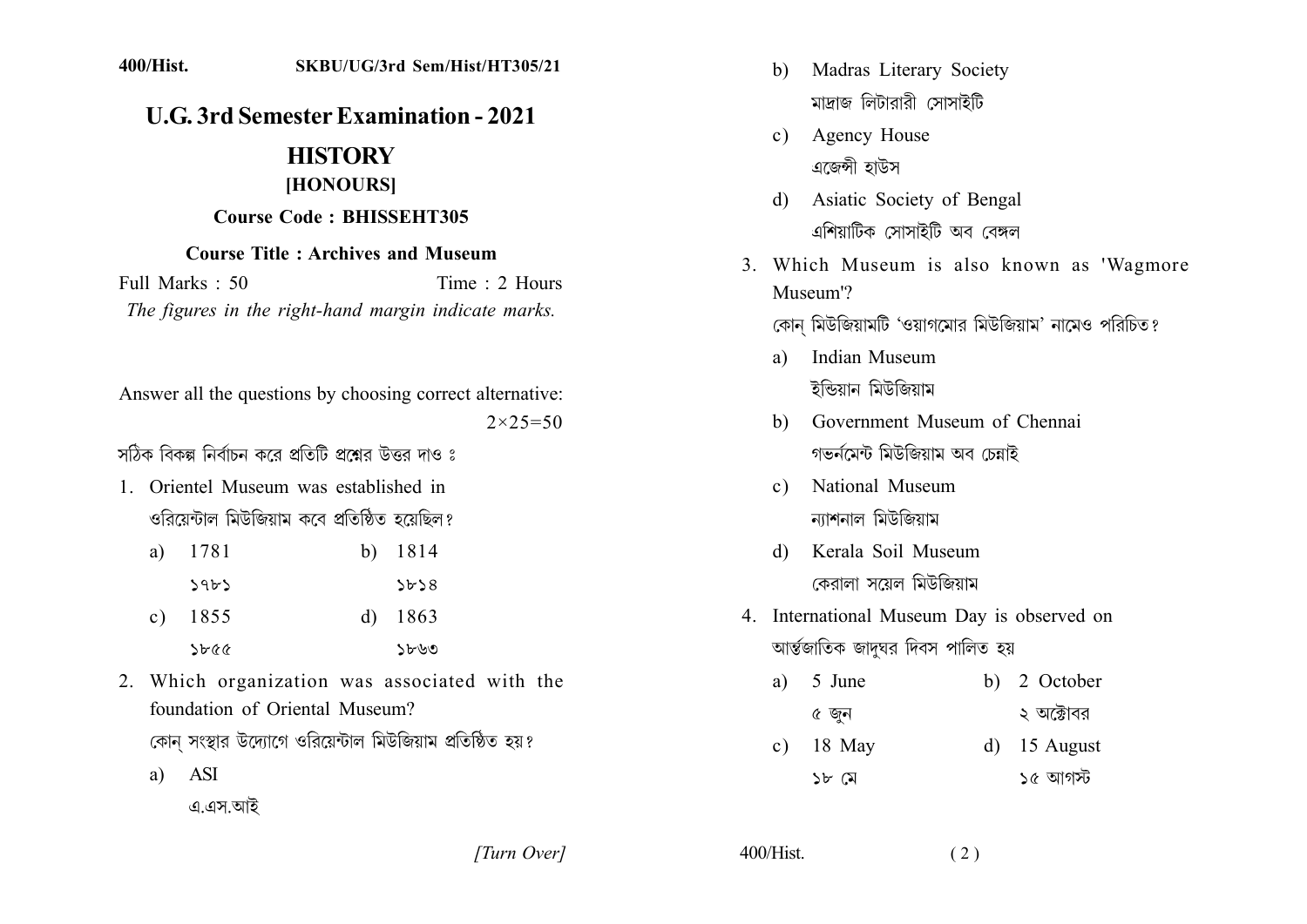- 5 Who was the first curator of Oriental Museum? ওরিয়েন্টাল মিউজিয়ামের প্রথম কিউরেটর কে ছিলেন?
	- Nathaniel Wallich  $\mathbf{a}$ ন্যাথানিয়েল ওয়ালিখ
	- D. Brandis  $h$ ) ডি. ব্ৰন্ডিস
	- Sir William Jones  $c)$ স্যার উইলিয়াম জোনস
	- Warren Hastings d) ওয়ারেন হেস্টিংস
- 6 National Rail Museum is located in ন্যাশানাল রেল মিউজিয়াম কোথায় অবস্থিত?

| a) Kolkata | b) Chennai |
|------------|------------|
| কোলকাতা    | চেন্নাই    |
| c) Mumbai  | d) Delhi   |
| মুম্বাহ    |            |

- 7. In which state Tipu Sultan Museum is situated? টিপু সুলতান মিউজিয়াম কোন রাজ্যে অবস্থিত?
	- a) Karnataka b) Kerala কর্ণাটক কেরালা
	- Maharastra d) Tamilnadu  $\mathbf{c}$ ) তামিলনাড় মহারাষ্ট

 $(3)$ 

8 National Museum was established in ন্যাশানাল মিউজিয়াম স্থাপিত হয়েছিল

| a) | 1940 | b) 1922   |
|----|------|-----------|
|    | ১৯৪০ | ১৯২২      |
| b) | 1929 | d) $1949$ |
|    | ১৯২৯ | ১৯৪৯      |

9. Name the place where Anthropological Museum is situated:

আনথ্রোপোলজিক্যাল মিউজিয়াম কোথায় অবস্থিত?

| a) | Kolkata        | b) Jaipur |
|----|----------------|-----------|
|    | কোলকাতা        | জয়পুর    |
|    | c) Port Blair  | d) Surat  |
|    | পোর্ট ব্লেয়ার | সুরাট     |

- 10. The 'Prince of Wales Museum' is presently known as 'প্রিন্স অব ওয়েলস মিউজিয়াম' বর্তমানে কি নামে পরিচিত?
	- National Museum a) ন্যাশানাল মিউজিয়াম
	- b) Tipu Sultan Museum টিপু সুলতান মিউজিয়াম
	- Indian Museum  $c)$ ইন্ডিয়ান মিউজিয়াম
	- Chhatrapati Shibaji Maharaj Vastu Sangrahalaya d) ছত্ৰপতি শিবাজি মহারাজ বাস্তু সংগ্ৰহালয়

 $400/Hist$ .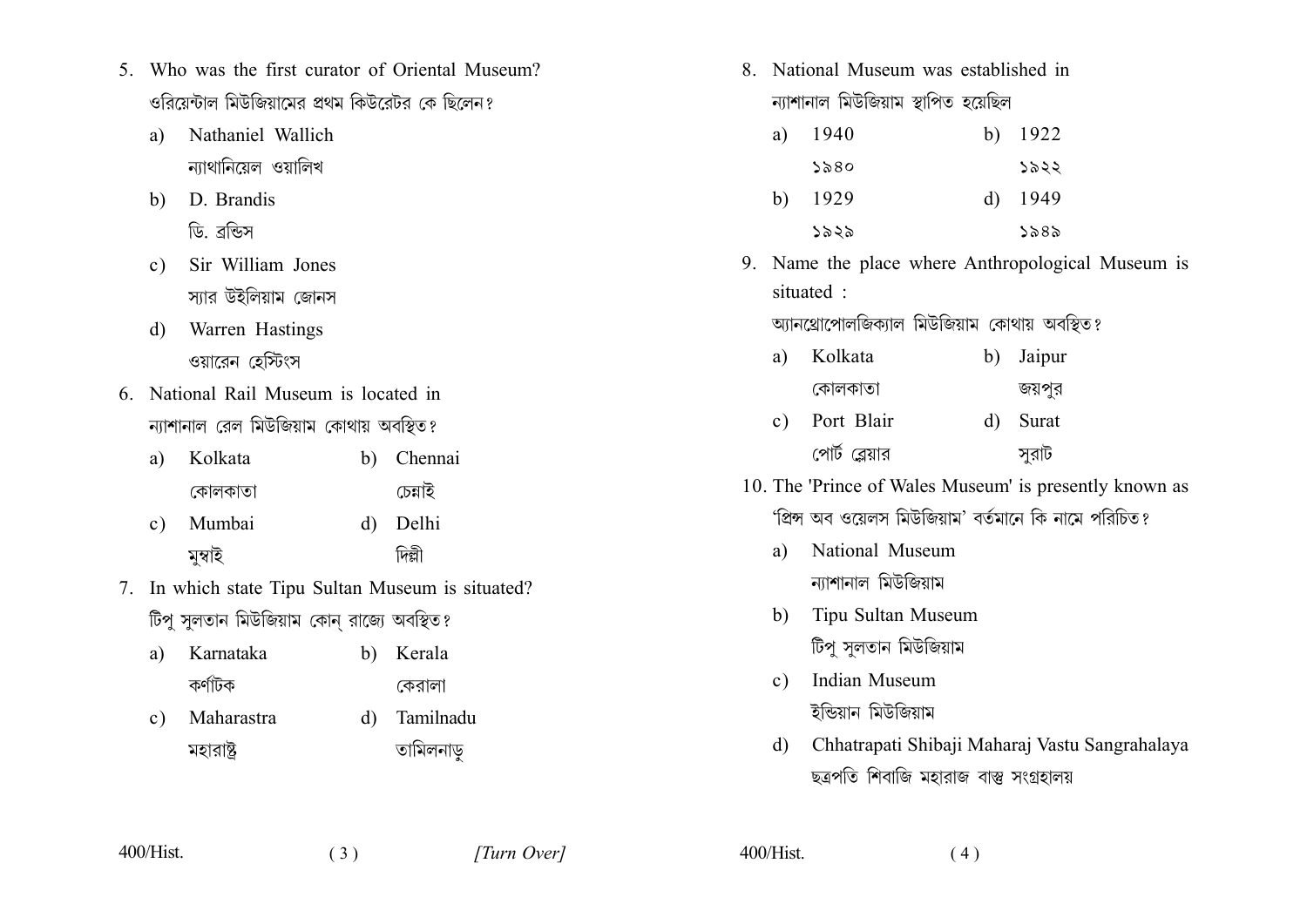11. The first 'Keeper of Records' of Imperial Record Department was

'ইম্পেরিয়াল রেকর্ড ডিপার্টমেন্ট-এর প্রথম 'কিপার অব রেকর্ডস' কে ছিলেন ?

- J.M.Mitra b) GW Forrest a) জি. ডব্লিউ. ফরেস্ট জে এম মিত্র c) N.L.Hallward  $d)$  D.Ross এন.এল.হলওয়ার্ড ডি. বস
- 12. Treasure Trove Act was passed in ট্রেজার ট্রোভ অ্যাক্ট প্রণীত হয়েছিল

| a) | 1858 | b) 1878   |
|----|------|-----------|
|    | ১৮৫৮ | ১৮৭৮      |
| c) | 1885 | d) $1905$ |
|    | ১৮৮৫ | ১৯০৫      |

- 13. The Government Museum and National Art Gallery was set up in the year
	- গভৰ্নমেন্ট মিউজিয়াম এন্ড ন্যাশনাল আৰ্ট গ্যালারী স্থাপিত হয়েছিল
	- 1851 b)  $1801$ a)  $5665$  $5605$ c)  $1835$  $d)$  1861  $Sb06$  $5605$
- 14 Which is the first Site Museum of ASI? এ.এস.আই -এর প্রথম সাইট মিউজিয়াম কোনটি?

| a) | Sarnath      | b) Mathura |
|----|--------------|------------|
|    | সারনাথ       | মথুরা      |
|    | c) Amaravati | d) Kashi   |
|    | অমরাবতী      | কাশা       |

 $(5)$ 

15. Name the viceroy who took major initiatives regarding establishment of new Museums · ভারতের কোন ভাইসরয় মিউজিয়াম স্থাপনের ক্ষেত্রে অগ্রণী ভূমিকা

পালন করেছিলেন?

a)

- b) Warren Hastings Lord Minto লৰ্ড মিন্টো ওয়ারেন হেস্টিংস
- c) Lord Dufferin d) Lord Curzon লৰ্ড ডাফবিন লৰ্ড কাৰ্জন
- 16. What is the full form of NAI?

 $NAI$  এর পরো নাম কী?

- National Archives of India  $\mathbf{a}$ ন্যাশানাল আৰ্কাইভস অব ইন্ডিয়া
- National Assembly of India  $h)$ ন্যাশানাল এসেমরী অব ইন্ডিয়া
- c) National Agency of India ন্যাশানাল এজেন্সী অব ইন্ডিয়া
- d) National Archival Association ন্যাশানাল আৰ্কাইভাল আসোসিয়েশন
- 17. One of the Record Centres of NAI is located at

 $(6)$ 

রাঁচী

NAI এর একটি রেকর্ড সেন্টার হল

জয়পর

 $400/Hist$ .

| a) Patna  | b) Gaya   |
|-----------|-----------|
| পাটনা     | গয়া      |
| c) Jaipur | d) Ranchi |

 $400/Hist$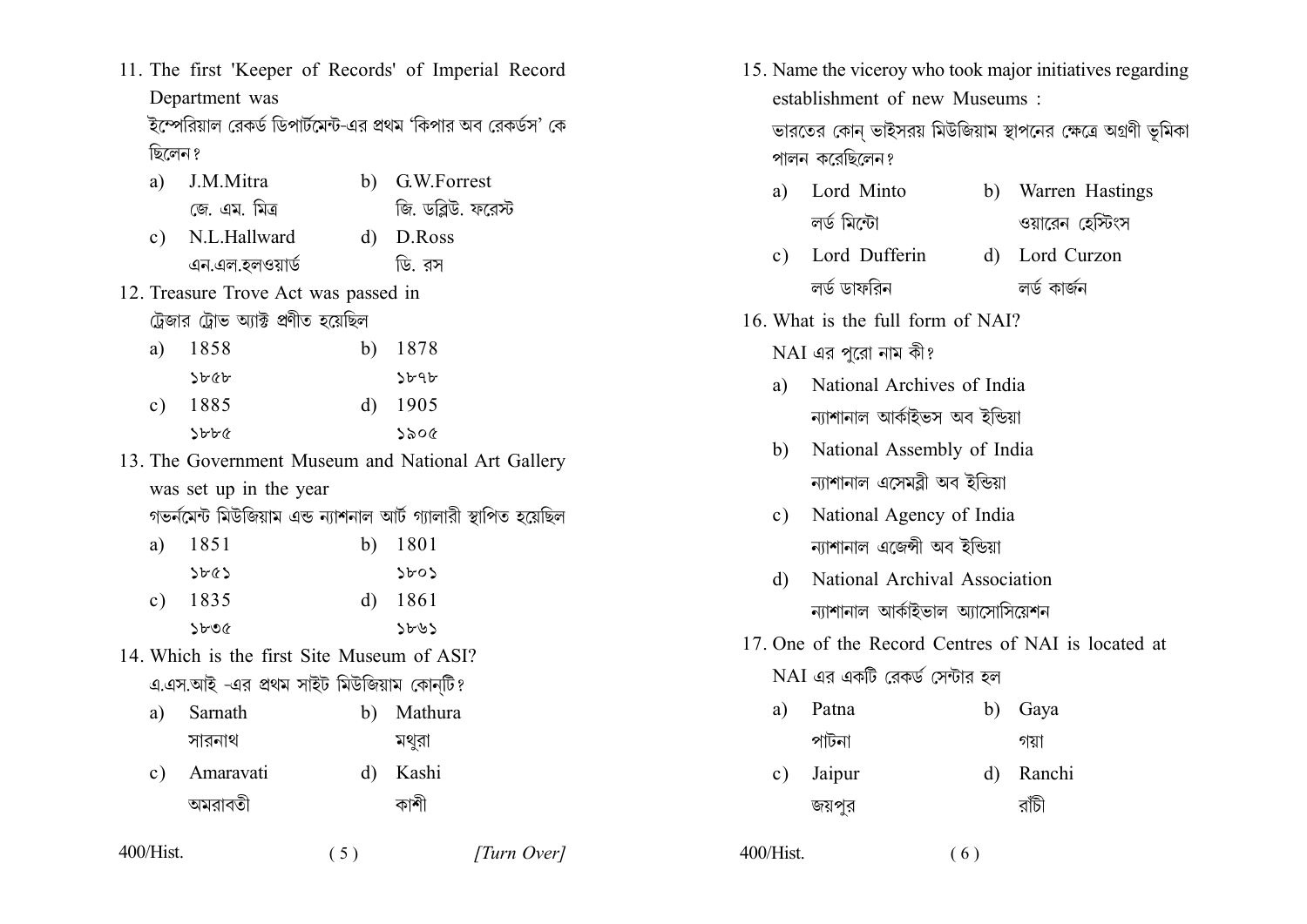- 18. Who is the writer of the book 'The Arena of Indian Museum'?
	- 'The Arena of Indian Museum' গ্রন্থটির লেখক কে?
	- William Jones b) Anand Bardhan  $\mathbf{a}$ উইলিয়াম জোনস আনন্দ বৰ্ধন
	- c) Anupama Bhatnagar d) D.P.Ghosh ডিপি ঘোষ অনপমা ভাটনাগর
- 19. First Officer in charge of Imperial Record Department-

ইম্পেরিয়াল রেকর্ড বিভাগের দায়িত্বে থাকা প্রথম কর্মকর্তা

- S. Hignal b) G. H. Forrest  $a)$ এস. হিগনাল জি.এইচ. ফরেস্ট
- c) R. C. Das  $d)$  S. N. Roy আর সি দাস এস. এন. রায়
- 20 Which are the oldest archieves in India? ভারতের প্রাচীনতম আর্কাইভ কোনটি?

| a) Kolkata | b) Delhi |
|------------|----------|
| কোলকাতা    | দিল্লী   |

- Punjab d) Bhopal  $c)$ পাঞ্জাব ভোপাল
- 21. Department for maintenance of Documents in Chola period was -

 $(7)$ 

চোল যগে নথি রক্ষণাবেক্ষণের জন্য বিভাগ ছিল —

| a)            | Nadu | b) Nagara |
|---------------|------|-----------|
|               | নাড় | নাগারা    |
| $\mathbf{c})$ | Olai | d) Nigam  |
|               | ওলাই | নিগম      |

- 22. The oldest Museum in the world is বিশ্বের প্রাচীনতম যাদঘর হল
	- Alexandrian Museum a) আলেকজান্দ্রিয়ান মিউজিয়াম
	- Ashmolean Museum  $h$ আশমোলিয়ান মিউজিয়াম
	- Indian Museum  $c$ ) ইন্ডিয়ান মিউজিয়াম
	- d) Fitz William Museum ফিটজ উইলিয়াম মিউজিয়াম
- 23. In which place Archeological Museum situated? প্রত্নতাত্তিক জাদঘর কোন স্থানে অবস্থিত?

| a) Chennai | b) Kolkata   |
|------------|--------------|
| চেন্নাই    | কোলকাতা      |
| c) Surat   | d) New Delhi |

- নযাদিল্লি সরাত
- 24. Archives during Akbar's reign was known as আকবরের শাসনামলের আর্কাইভস নামে পরিচিত ছিল
	- a) Daptar Khana b) Dewan-i-Khas দেওয়ান - ই - খাস দপ্তর খানা
	- dewan-i-Insha d) Kanungo  $c)$ দেওয়ান - ই - ইনশা কাননগো